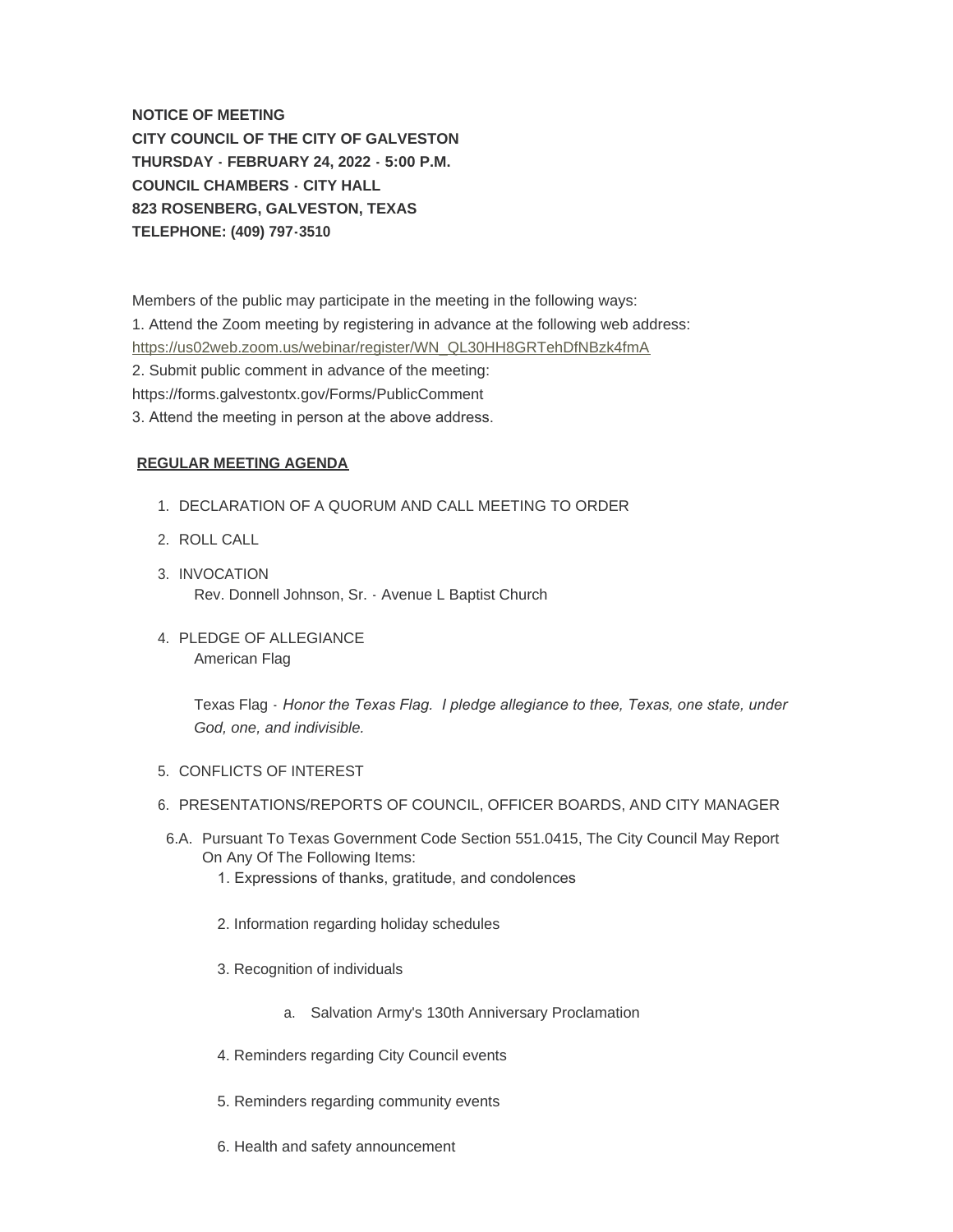# 7. COMMUNICATIONS AND PETITIONS

Claims: 22-005 - Joe Blessett; 22-006 - One Gas Company; 22-007 - Guillermo Wulschner; 22-008 - David Baldwin; 22-009 - Danny Montgomery.

Documents:

# CLAIMS - [FEB 2022 AGENDA.PDF](https://www.galvestontx.gov/AgendaCenter/ViewFile/Item/13755?fileID=32189)

- 8. PUBLIC HEARINGS
- 8.A. Consider For Approval An Ordinance Of The City Of Galveston, Texas, Amending The 2015 Galveston Land Development Regulations, By Amending 'Article 2: Uses And Supplemental Standards In Order To Add "Recreation, Outdoor – Private" As A New Land Use And To Add Definitions For "Recreation, Outdoor – Private" And "Boathouse", To Article 14, Section 14.103, "Definitions"; Planning Case Number 22ZA-004; Making Various Findings And Provisions Related To The Subject. (P. Milburn)

Documents:

[22ZA-004 -TEXT AMEND-](https://www.galvestontx.gov/AgendaCenter/ViewFile/Item/13728?fileID=32160) ART 2 - BOATHOUSE.DOCX [21ZA-004 PKT RPT.PDF](https://www.galvestontx.gov/AgendaCenter/ViewFile/Item/13728?fileID=32183)

- 9. PUBLIC COMMENT
	- A. Agenda Items
	- B. Non-Agenda Items
- 10. ORDINANCES (NOT REQUIRING PUBLIC HEARINGS)
- 10.A. Consider For Approval An Ordinance Of The City Of Galveston, Texas, Amending Chapter 34, "Traffic" Of "The Code Of The City Of Galveston 1982, As Amended" Section 34-64 " One-Way Streets And Alleys", Providing For A One-Way Street At 38th Street, Northbound, Between Avenue R And A Half And Avenue S, To The List Of One-Way Streets In The City; Making Various Findings And Provisions Related To The Subject And Providing For An Effective Date. (R. Winiecke)

Documents:

# CHAPTER 34 TRAFFIC - [ONE-WAY STREET DESIGNATION-](https://www.galvestontx.gov/AgendaCenter/ViewFile/Item/13724?fileID=32168) 38TH ST.DOCX [38TH STREET ONE WAY DESIGNATION STAFF REPORT.PDF](https://www.galvestontx.gov/AgendaCenter/ViewFile/Item/13724?fileID=32149)

10.B. Consider An Ordinance Amending The Total FY 2022 Operating Budget By Increasing Various Budgeted Revenue And Expenditure Accounts In The Amount Of \$4,281,382 With Funds Budgeted From Other Accounts In A Like Amount To Adjust And Properly Record Expenses For The Disbursement Of Approved Cost Of Living Pay Adjustment, Pay Equity And Collective Bargaining Pay Increases, Recognition Of Rosenberg Library Contribution In The General Fund Revenue Budget, Increases In Capital Budgets To Allow For The Carryover Of Funds For Vehicle And Equipment Funded And Ordered In FY 2021 And Correct The Funding Source For The City Marshal Assigned To The Municipal Court; Making Various Findings Provisions Related To The Subject; And Providing For An Effective Date.

Documents:

[FY22 BUDGET AMENDMENT NUMBER 1 STAFF REPORT.PDF](https://www.galvestontx.gov/AgendaCenter/ViewFile/Item/13727?fileID=32154) [BUDGET AMENDMENT NO. 1 ORDINANCE.DOCX](https://www.galvestontx.gov/AgendaCenter/ViewFile/Item/13727?fileID=32155) [FY22 BUDGET AMENDMENT NUMBER 1 ORDINANCE ATTACHMENTS A](https://www.galvestontx.gov/AgendaCenter/ViewFile/Item/13727?fileID=32156)  AND B.PDF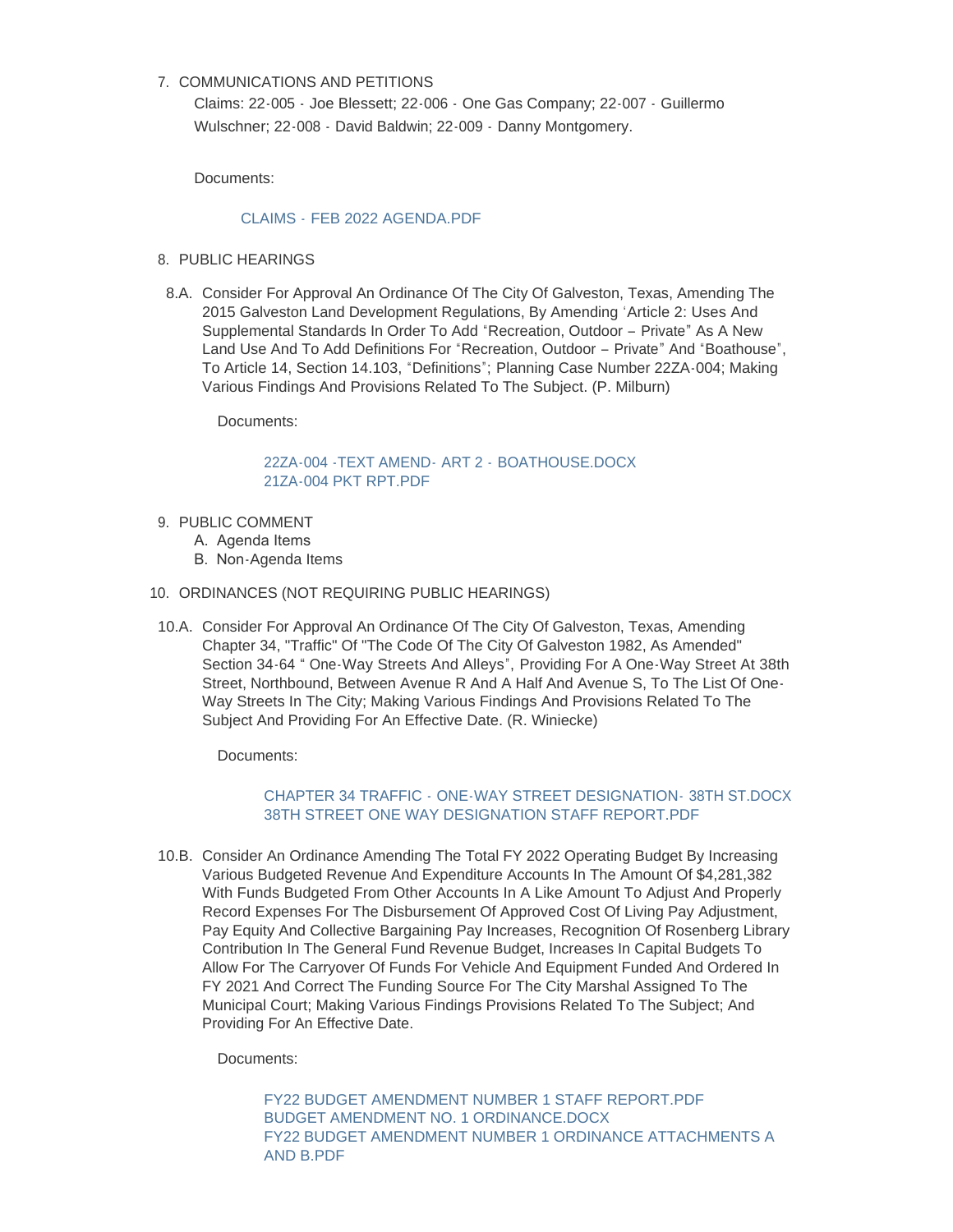# [FY22 1ST QUARTER BUDGET REPORT.PDF](https://www.galvestontx.gov/AgendaCenter/ViewFile/Item/13727?fileID=32157)

- 11. CONSENT ITEMS The Following Items Shall Be Considered For Action As A Whole, Unless One Or More Council Members Objects. The City Manager Is Authorized To Execute All Necessary Documents Upon Final Approval By The City Attorney.
- 11.A. Consider For Approval A Resolution Of The City Council Of The City Of Galveston, Texas, Approving The Annual Aerial Spraying For Mosquito Control; Directing The City Secretary To Forward A Certified Copy Of This Resolution To The Galveston County Mosquito Control District; Providing For Findings Of Fact And Providing For An Effective Date.

Documents:

# RESOLUTION - [ANNUAL AERIAL MOSQUITO CONTROL 2022.DOCX](https://www.galvestontx.gov/AgendaCenter/ViewFile/Item/13708?fileID=32072)

11.B. Consider For Approval Extending Use Of The Emergency Paid Sick Leave ("EPSL") Benefits For Civilian Employees As Established By The Families First Coronavirus Response Act ("FFCRA") Through December 31, 2022 (K. Etienne).

Documents:

#### STAFF REPORT - [EXTENDING USE OF EPSL \(2-2022\).PDF](https://www.galvestontx.gov/AgendaCenter/ViewFile/Item/13723?fileID=32148)

11.C. Consider For Approval Naming A Park Bench At City Hall In Of Raymond F. Guzman Jr., As Recommended By The Parks And Recreation Advisory Board. (B. Sanderson)

Documents:

#### CONSIDER FOR APPROVAL - [NAMING PARK BENCH AT CITY HALL.PDF](https://www.galvestontx.gov/AgendaCenter/ViewFile/Item/13712?fileID=32076)

11.D. Consider For Approval Renaming The "West End Dog Recreation Area" To The "Dr. Jackie Cole West End Dog Recreation Area" In Honor Of Dr. Jackie Cole, As Recommended By The Parks And Recreation Advisory Board. (B. Sanderson)

Documents:

# CONSIDER FOR APPROVAL - [RENAMING WEST END DOG RECREATION](https://www.galvestontx.gov/AgendaCenter/ViewFile/Item/13711?fileID=32075)  AREA.PDF

11.E. Consider For Approval An Application To The Cultural Arts Commission From The Red Light Coffee Roasters For Permission To Keep And Maintain A Mural On The Sidewalk At 2728 Market, Consistent With Long Tradition And In Compliance With The Standards Set Out In Section 32-3 "Notices, Drawings, Or Caricatures On Pavement" Of The City Of Galveston. (B. Sanderson)

Documents:

# CONSIDER FOR APPROVAL - [RED LIGHT COFFEE ROASTERS SIDEWALK](https://www.galvestontx.gov/AgendaCenter/ViewFile/Item/13710?fileID=32074)  ART APPLICATION.PDF

11.F. Consider For Approval Execution Of Texas General Land Office Contract No. 22-130-001-D406 Local Hazard Mitigation Planning Program, And Authorize The City Manager To Execute All Necessary Documents Upon Final Approval By The City Attorney. (T. Wrobleski)

Documents: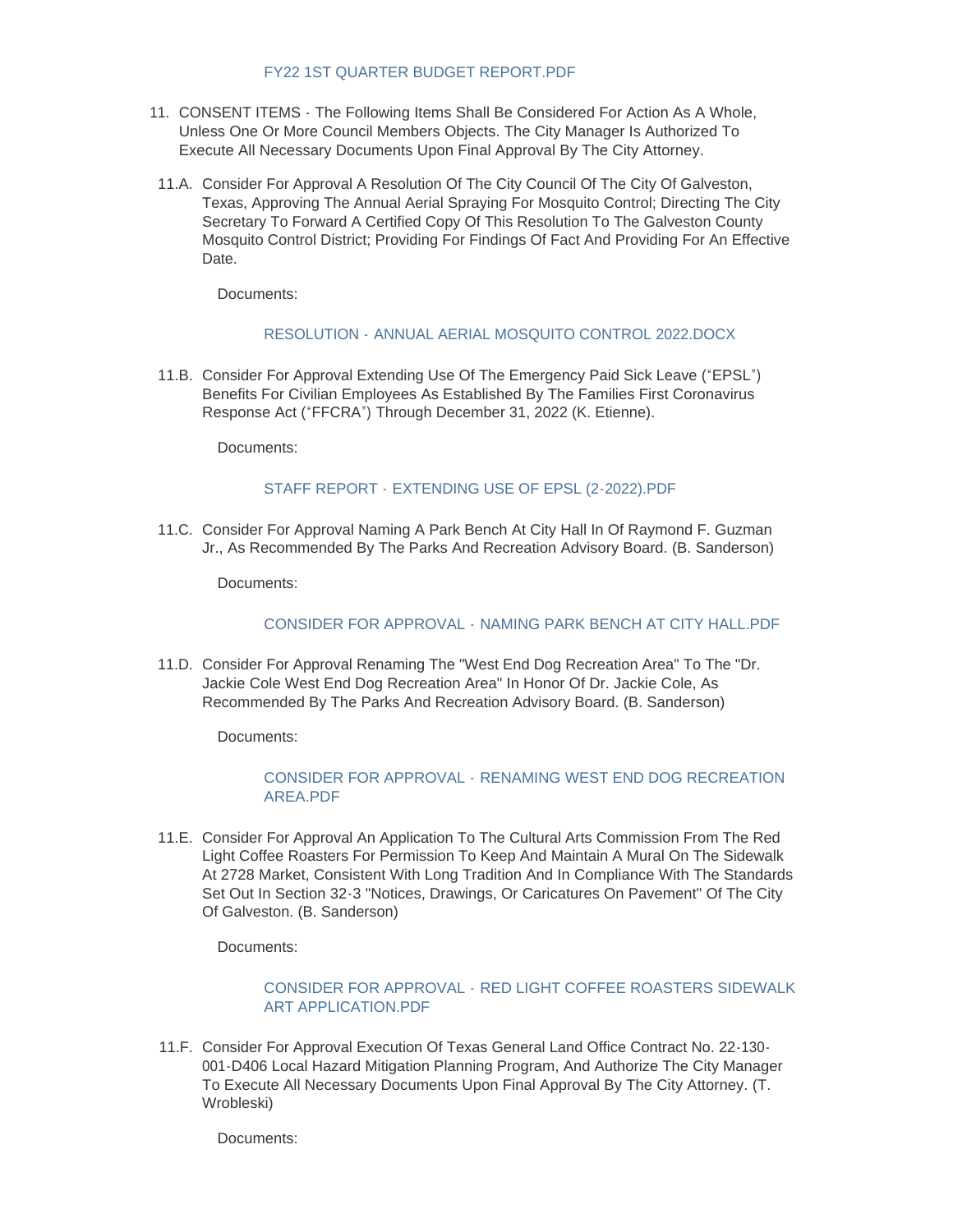STAFF REPORT - [GLO CONTRACT APPROVAL HAZARD MITIGATION](https://www.galvestontx.gov/AgendaCenter/ViewFile/Item/13713?fileID=32077)  PLAN PDF [70K\\_GRANT\\_22-130-001-D406\\_-\\_CITY\\_OF\\_GALVEST.PDF](https://www.galvestontx.gov/AgendaCenter/ViewFile/Item/13713?fileID=32078)

11.G. Consider For Approval A Professional Services Contract With Lockwood, Andrews & Newman, Inc. To Develop The City's Stormwater Master Plan In An Amount Of \$1,533,000; Authorizing The City Manager To Execute All Necessary Documents Upon Final Approval By The City Attorney. (B. Cook)

Documents:

[STAFF REPORT - PROFESSIONAL SERVICES CONTRACT LAN](https://www.galvestontx.gov/AgendaCenter/ViewFile/Item/13714?fileID=32108)  STORMWATER MASTER PLAN.DOCX [COG-CON-22-825 - LOCKWOOD, ANDREWS AND NEWMAN, INC. -](https://www.galvestontx.gov/AgendaCenter/ViewFile/Item/13714?fileID=32109) VENDOR SIGNED CONTRACT.PDF

11.H. Consider For Approval An Agreement With Labiche Architectural Group To Provide Architectural Design Services For Renovations To The 4th Floor Of City Hall In The Amount Of \$85,000.00 And Authorize The City Manager To Sign All Documents Upon The Review And Approval Of The City Attorney. (D. Anderson)

Documents:

#### LABICHE ARCHITECTURAL GROUP - STAFF REPORT PDF [LABICHE ARCHITECTURAL GROUP - VENDOR SIGNED CONTRACT.PDF](https://www.galvestontx.gov/AgendaCenter/ViewFile/Item/13705?fileID=32152)

11.I. Consider For Approval The Advanced Metering Infrastructure (AMI) Implementation With Badger Meter Inc. In The Amount \$15,425,902.78, Contingent Upon Receipt Of The Final Draw Of American Rescue Plan Act Funding. Authorizing The City Manager To Execute All Necessary Documents Upon Final Approval By The City Attorney. (T. Pedraza)

Documents:

STAFF REPORT AMI VENDOR RECOMMENDATION FEB 22 V3.PDF [COG-CON-22-829 - SUSTAINABLE INTERACTIVE CUSTOMER](https://www.galvestontx.gov/AgendaCenter/ViewFile/Item/13765?fileID=32186)  CONNECTIONS - BADGER METER, INC.PDF [COG-CON-22-830 - BADGER METER ADDENDUM - BADGER METER,](https://www.galvestontx.gov/AgendaCenter/ViewFile/Item/13765?fileID=32187)  INC.PDF [BADGER METER BEACON AMA MANAGED SOLUTION MASTER](https://www.galvestontx.gov/AgendaCenter/ViewFile/Item/13765?fileID=32188)  AGREEMENT.PDF [EXHIBIT A.PDF](https://www.galvestontx.gov/AgendaCenter/ViewFile/Item/13765?fileID=32175)

11.J. Consider For Approval The Next Stage Of Work For The City Of Galveston AMI Project With E-Source For A Fixed Price Of \$498,000.00. This Request, Covering AMI Project Support Services From March To December Of 2022 Would Authorize The City Manager To Execute All Necessary Documents For Services.

Documents:

COG-CON-20-120 - EXCERGY CORPORATION - STUDY AND [RECOMMENDATIONS FOR AUTOMATIC METER READING\\_ADVANCED](https://www.galvestontx.gov/AgendaCenter/ViewFile/Item/13722?fileID=32159)  METERING INFRASTRUCTURE RF.PDF [ESOURCE - SICC AMI PROJECT - PRE-IMPLEMENTATION.PDF](https://www.galvestontx.gov/AgendaCenter/ViewFile/Item/13722?fileID=32161) [STAFF REPORT AMI CONSULTANT RECOMMENDATION\\_FEB 2022 \(2\).PDF](https://www.galvestontx.gov/AgendaCenter/ViewFile/Item/13722?fileID=32166)

11.K. Consider For Approval The Sole Source Repair Of (4) Submersible Pumps For Lift Stations 7,15,16 And 52 In The Amount Of \$ 47,457.21 With Hahn Equipment. (T.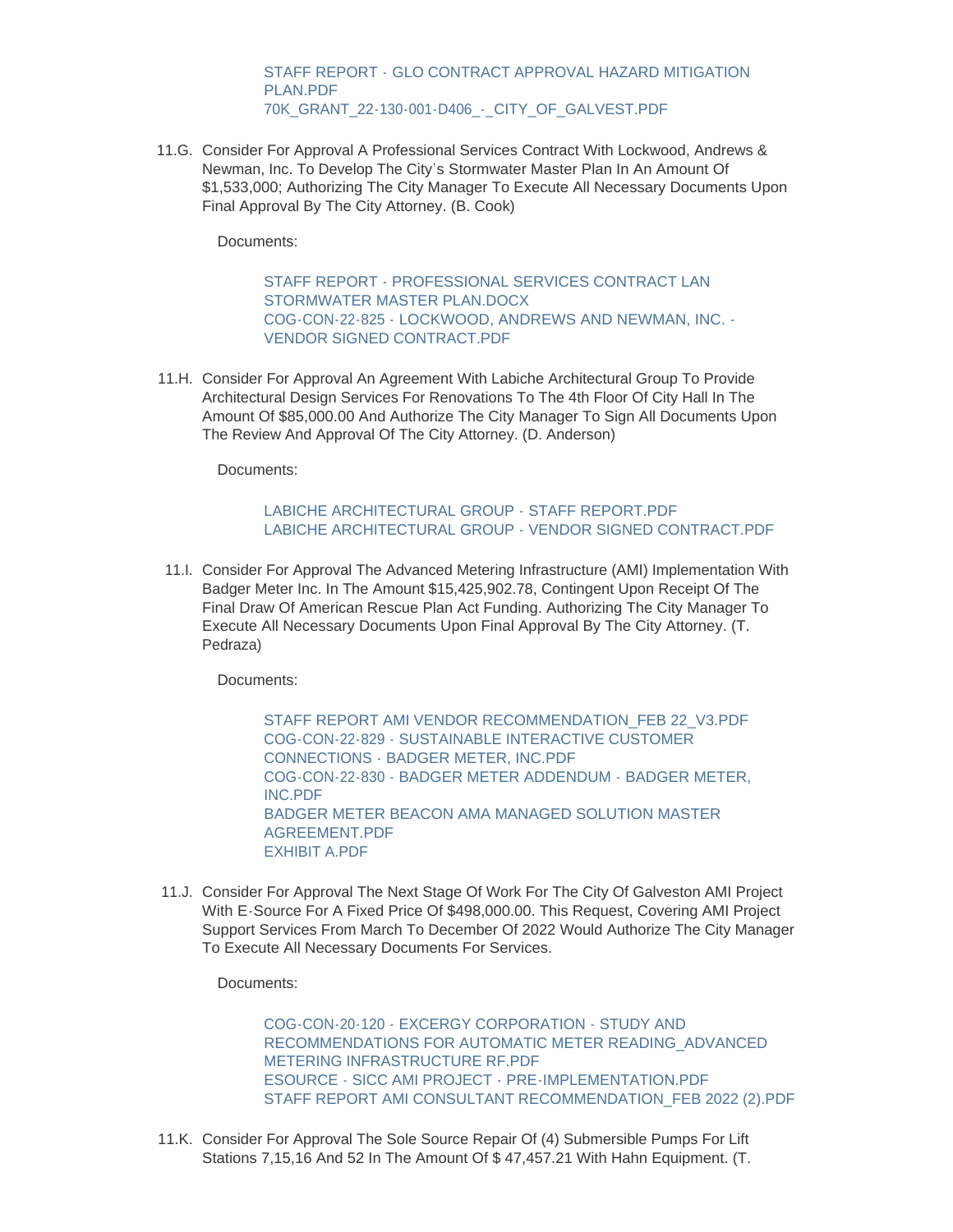# Pedraza)

Documents:

[STAFF REPORT FOR HAHN LIFT STATION REPAIRS.DOCX](https://www.galvestontx.gov/AgendaCenter/ViewFile/Item/13719?fileID=32115) [SOLE\\_SOURCE\\_JUSTIFICATION\\_FORM PUMP REPAIR.PDF](https://www.galvestontx.gov/AgendaCenter/ViewFile/Item/13719?fileID=32116) [1016072-CO GALVESTON LS 52.PDF](https://www.galvestontx.gov/AgendaCenter/ViewFile/Item/13719?fileID=32117) [1016073-CO GALVESTON LS 7.PDF](https://www.galvestontx.gov/AgendaCenter/ViewFile/Item/13719?fileID=32118) [1016074-CO GALVESTON LS 15.PDF](https://www.galvestontx.gov/AgendaCenter/ViewFile/Item/13719?fileID=32119) [1016087-CO GALVESTON LS 16.PDF](https://www.galvestontx.gov/AgendaCenter/ViewFile/Item/13719?fileID=32120) [CO GALVESTON-XYLEM-FLYGT AC SOLE SOURCE LETTER.PDF](https://www.galvestontx.gov/AgendaCenter/ViewFile/Item/13719?fileID=32162)

11.L. Consider For Approval The Sole Source Purchase (3) Submersible Pumps For Lift Stations 23,31 And 33 In The Amount Of \$ 30,358.00 With Hahn Equipment. (T. Pedraza)

Documents:

[STAFF REPORT FOR HAHN LIFT STATION REPLACEMENTS.DOCX](https://www.galvestontx.gov/AgendaCenter/ViewFile/Item/13720?fileID=32122) [SOLE\\_SOURCE\\_JUSTIFICATION\\_FORM PUMP REPLACEMENT.PDF](https://www.galvestontx.gov/AgendaCenter/ViewFile/Item/13720?fileID=32123) [1016071-CO GALVESTON LS 33.PDF](https://www.galvestontx.gov/AgendaCenter/ViewFile/Item/13720?fileID=32124) [1016076-CO GALVESTON LS 23.PDF](https://www.galvestontx.gov/AgendaCenter/ViewFile/Item/13720?fileID=32125) [1016086-CO GALVESTON 31.PDF](https://www.galvestontx.gov/AgendaCenter/ViewFile/Item/13720?fileID=32126)

11.M. Consider For Approval The Sole Source Repair Of (2) Bar Screens And (1) Screw Compactor In The Amount Of \$ 74,671,.28 With Headworks Int. Inc. (T. Pedraza)

Documents:

[STAFF REPORT FOR AIRPORT BAR SCREENS.DOCX](https://www.galvestontx.gov/AgendaCenter/ViewFile/Item/13721?fileID=32127) [QUOTE FOR GALVESTON AIRPORT 1-26-22 \(CRANE INCLUDED\).PDF](https://www.galvestontx.gov/AgendaCenter/ViewFile/Item/13721?fileID=32128) [SOLE SOURCE LETTER \(GALVESTON AIRPORT WWTP\) 1-25-22.PDF](https://www.galvestontx.gov/AgendaCenter/ViewFile/Item/13721?fileID=32129) [SPARE QUOTE - GALVESTON AIRPORT WWTP REV.1.PDF](https://www.galvestontx.gov/AgendaCenter/ViewFile/Item/13721?fileID=32130) [HEAD WORKS SOLE SOURCE JUSTIFICATION 2.2.22.PDF](https://www.galvestontx.gov/AgendaCenter/ViewFile/Item/13721?fileID=32131) [BARSCREENS REQ REQUEST.XLS](https://www.galvestontx.gov/AgendaCenter/ViewFile/Item/13721?fileID=32132)

11.N. Consider For The Approval Allowing The Purchase Of Auto Parts And Supplies Utilizing The Sourcewell Cooperative Purchasing Contract With O'Reilly Auto Parts (Contract 032521-ORA) And Authorize The City Manager To Execute The Contract Upon Final Approval By The City Attorney. Estimated Costs For Products Are Not To Exceed Council Approved Budgets. (D. Smith)

Documents:

# [O REILLY CONTRACT STAFF 2022 PACKET.PDF](https://www.galvestontx.gov/AgendaCenter/ViewFile/Item/13717?fileID=32113)

11.O. Consider For The Approval Allowing The Fleet Facility To Purchase The Listed Rolling Stock And Associated Equipment (Dump Truck For Municipal Utilities) From Rush Truck Center Through HGAC Buy For A Total Price Of \$180,767.00 And Authorize The City Manager To Execute The Contract Upon Final Approval By The City Attorney. (D. Smith)

Documents:

# [RUSH DUMP TRUCK PURCHASE PACKET.PDF](https://www.galvestontx.gov/AgendaCenter/ViewFile/Item/13726?fileID=32151)

11.P. Consider For Approval To Authorize The Grants & Housing Department To Execute A Certification Of Consistency With The City's Consolidated Plan (HUD Form–50077-SL)